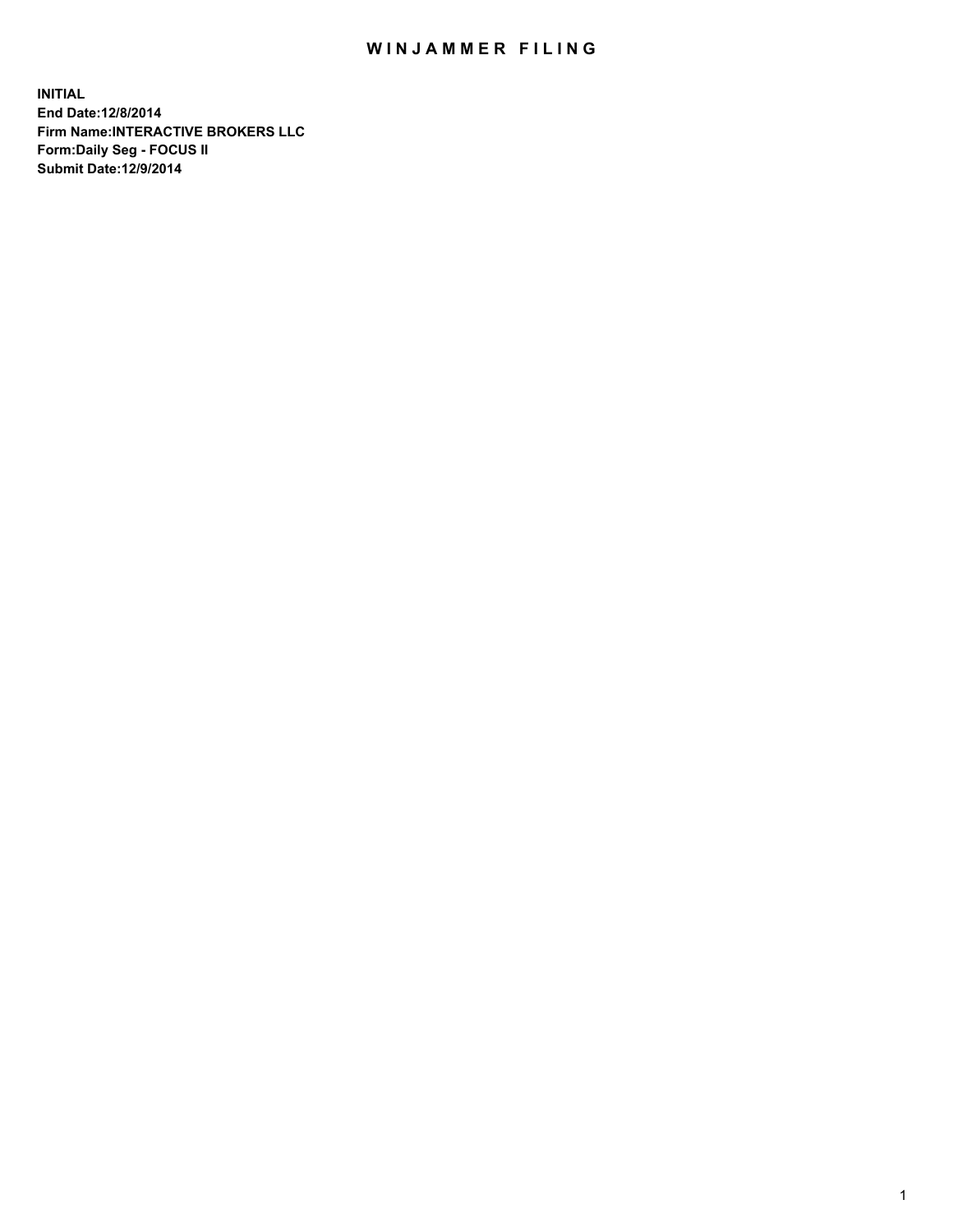## **INITIAL End Date:12/8/2014 Firm Name:INTERACTIVE BROKERS LLC Form:Daily Seg - FOCUS II Submit Date:12/9/2014 Daily Segregation - Cover Page**

| Name of Company<br><b>Contact Name</b><br><b>Contact Phone Number</b><br><b>Contact Email Address</b>                                                                                                                                                                                                                          | <b>INTERACTIVE BROKERS LLC</b><br><b>Michael Ellman</b><br>203-422-8926<br>mellman@interactivebrokers.co<br>$m$ |
|--------------------------------------------------------------------------------------------------------------------------------------------------------------------------------------------------------------------------------------------------------------------------------------------------------------------------------|-----------------------------------------------------------------------------------------------------------------|
| FCM's Customer Segregated Funds Residual Interest Target (choose one):<br>a. Minimum dollar amount: ; or<br>b. Minimum percentage of customer segregated funds required:% ; or<br>c. Dollar amount range between: and; or<br>d. Percentage range of customer segregated funds required between:% and%.                         | $\overline{\mathbf{0}}$<br>0<br>155,000,000 245,000,000<br>0 <sub>0</sub>                                       |
| FCM's Customer Secured Amount Funds Residual Interest Target (choose one):<br>a. Minimum dollar amount: ; or<br>b. Minimum percentage of customer secured funds required:% ; or<br>c. Dollar amount range between: and; or<br>d. Percentage range of customer secured funds required between:% and%.                           | $\overline{\mathbf{0}}$<br>0<br>80,000,000 120,000,000<br>0 <sub>0</sub>                                        |
| FCM's Cleared Swaps Customer Collateral Residual Interest Target (choose one):<br>a. Minimum dollar amount: ; or<br>b. Minimum percentage of cleared swaps customer collateral required:% ; or<br>c. Dollar amount range between: and; or<br>d. Percentage range of cleared swaps customer collateral required between:% and%. | $\overline{\mathbf{0}}$<br>$\underline{\mathbf{0}}$<br>0 <sub>0</sub><br>0 <sub>0</sub>                         |
| Current ANC:on<br><b>Broker Dealer Minimum</b><br>Debit/Deficit - CustomersCurrent AmountGross Amount<br>Domestic Debit/Deficit<br>Foreign Debit/Deficit                                                                                                                                                                       | 2,526,485,208 08-DEC-2014<br>401,573,288<br>4,643,630<br>6,332,680 0                                            |
| Debit/Deficit - Non CustomersCurrent AmountGross Amount<br>Domestic Debit/Deficit<br>Foreign Debit/Deficit<br>Proprietary Profit/Loss<br>Domestic Profit/Loss<br>Foreign Profit/Loss                                                                                                                                           | 0 <sub>0</sub><br>0 <sub>0</sub><br>$\overline{\mathbf{0}}$<br>$\overline{\mathbf{0}}$                          |
| Proprietary Open Trade Equity<br>Domestic OTE<br>Foreign OTE<br><b>SPAN</b><br><b>Customer SPAN Calculation</b><br>Non-Customer SPAN Calcualation                                                                                                                                                                              | $\underline{\mathbf{0}}$<br><u>0</u><br>1,192,430,845<br>33,412,456                                             |
| <b>Proprietary Capital Charges</b><br>Minimum Dollar Amount Requirement<br>Other NFA Dollar Amount Requirement                                                                                                                                                                                                                 | 0<br>20,000,000 [7465]<br>21,839,015 [7475]                                                                     |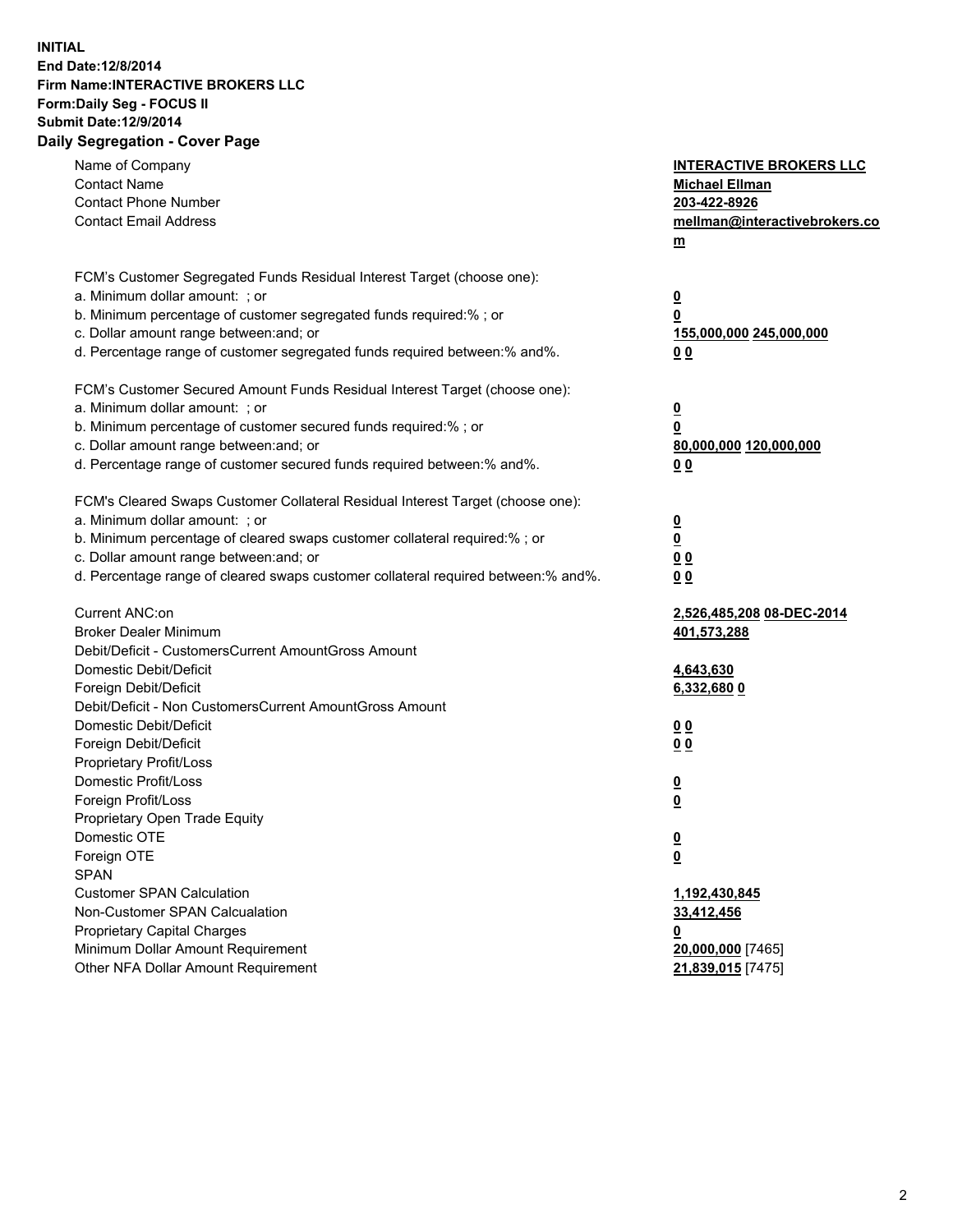## **INITIAL End Date:12/8/2014 Firm Name:INTERACTIVE BROKERS LLC Form:Daily Seg - FOCUS II Submit Date:12/9/2014 Daily Segregation - Secured Amounts**

|     | Foreign Futures and Foreign Options Secured Amounts                                         |                                   |
|-----|---------------------------------------------------------------------------------------------|-----------------------------------|
|     | Amount required to be set aside pursuant to law, rule or regulation of a foreign            | $0$ [7305]                        |
|     | government or a rule of a self-regulatory organization authorized thereunder                |                                   |
| 1.  | Net ledger balance - Foreign Futures and Foreign Option Trading - All Customers             |                                   |
|     | A. Cash                                                                                     | 334,781,805 [7315]                |
|     | B. Securities (at market)                                                                   | $0$ [7317]                        |
| 2.  | Net unrealized profit (loss) in open futures contracts traded on a foreign board of trade   | 19,170,938 [7325]                 |
| 3.  | Exchange traded options                                                                     |                                   |
|     | a. Market value of open option contracts purchased on a foreign board of trade              | 94,031 [7335]                     |
|     | b. Market value of open contracts granted (sold) on a foreign board of trade                | -137,807 [7337]                   |
| 4.  | Net equity (deficit) (add lines 1.2. and 3.)                                                | 353,908,967 [7345]                |
| 5.  | Account liquidating to a deficit and account with a debit balances - gross amount           | 6,332,680 [7351]                  |
|     | Less: amount offset by customer owned securities                                            |                                   |
| 6.  |                                                                                             | 0 [7352] 6,332,680 [7354]         |
|     | Amount required to be set aside as the secured amount - Net Liquidating Equity              | 360,241,647 [7355]                |
|     | Method (add lines 4 and 5)                                                                  |                                   |
| 7.  | Greater of amount required to be set aside pursuant to foreign jurisdiction (above) or line | 360,241,647 [7360]                |
|     | 6.                                                                                          |                                   |
|     | FUNDS DEPOSITED IN SEPARATE REGULATION 30.7 ACCOUNTS                                        |                                   |
| 1.  | Cash in banks                                                                               |                                   |
|     | A. Banks located in the United States                                                       | 372,543,391 [7500]                |
|     | B. Other banks qualified under Regulation 30.7                                              | 0 [7520] 372,543,391 [7530]       |
| 2.  | Securities                                                                                  |                                   |
|     | A. In safekeeping with banks located in the United States                                   | $0$ [7540]                        |
|     | B. In safekeeping with other banks qualified under Regulation 30.7                          | 0 [7560] 0 [7570]                 |
| 3.  | Equities with registered futures commission merchants                                       |                                   |
|     | A. Cash                                                                                     | $0$ [7580]                        |
|     | <b>B.</b> Securities                                                                        | $0$ [7590]                        |
|     | C. Unrealized gain (loss) on open futures contracts                                         | $0$ [7600]                        |
|     | D. Value of long option contracts                                                           | $0$ [7610]                        |
|     | E. Value of short option contracts                                                          | 0 [7615] 0 [7620]                 |
| 4.  | Amounts held by clearing organizations of foreign boards of trade                           |                                   |
|     | A. Cash                                                                                     | $0$ [7640]                        |
|     | <b>B.</b> Securities                                                                        | $0$ [7650]                        |
|     | C. Amount due to (from) clearing organization - daily variation                             | $0$ [7660]                        |
|     | D. Value of long option contracts                                                           | $0$ [7670]                        |
|     | E. Value of short option contracts                                                          | 0 [7675] 0 [7680]                 |
| 5.  | Amounts held by members of foreign boards of trade                                          |                                   |
|     | A. Cash                                                                                     | 88,142,201 [7700]                 |
|     | <b>B.</b> Securities                                                                        | $0$ [7710]                        |
|     | C. Unrealized gain (loss) on open futures contracts                                         | 6,557,687 [7720]                  |
|     | D. Value of long option contracts                                                           | 91,118 [7730]                     |
|     | E. Value of short option contracts                                                          | -137,800 [7735] 94,653,206 [7740] |
| 6.  | Amounts with other depositories designated by a foreign board of trade                      | $0$ [7760]                        |
| 7.  | Segregated funds on hand                                                                    | $0$ [7765]                        |
| 8.  | Total funds in separate section 30.7 accounts                                               | 467,196,597 [7770]                |
| 9.  | Excess (deficiency) Set Aside for Secured Amount (subtract line 7 Secured Statement         | 106,954,950 [7380]                |
|     | Page 1 from Line 8)                                                                         |                                   |
| 10. | Management Target Amount for Excess funds in separate section 30.7 accounts                 | 80,000,000 [7780]                 |
| 11. | Excess (deficiency) funds in separate 30.7 accounts over (under) Management Target          | 26,954,950 [7785]                 |
|     |                                                                                             |                                   |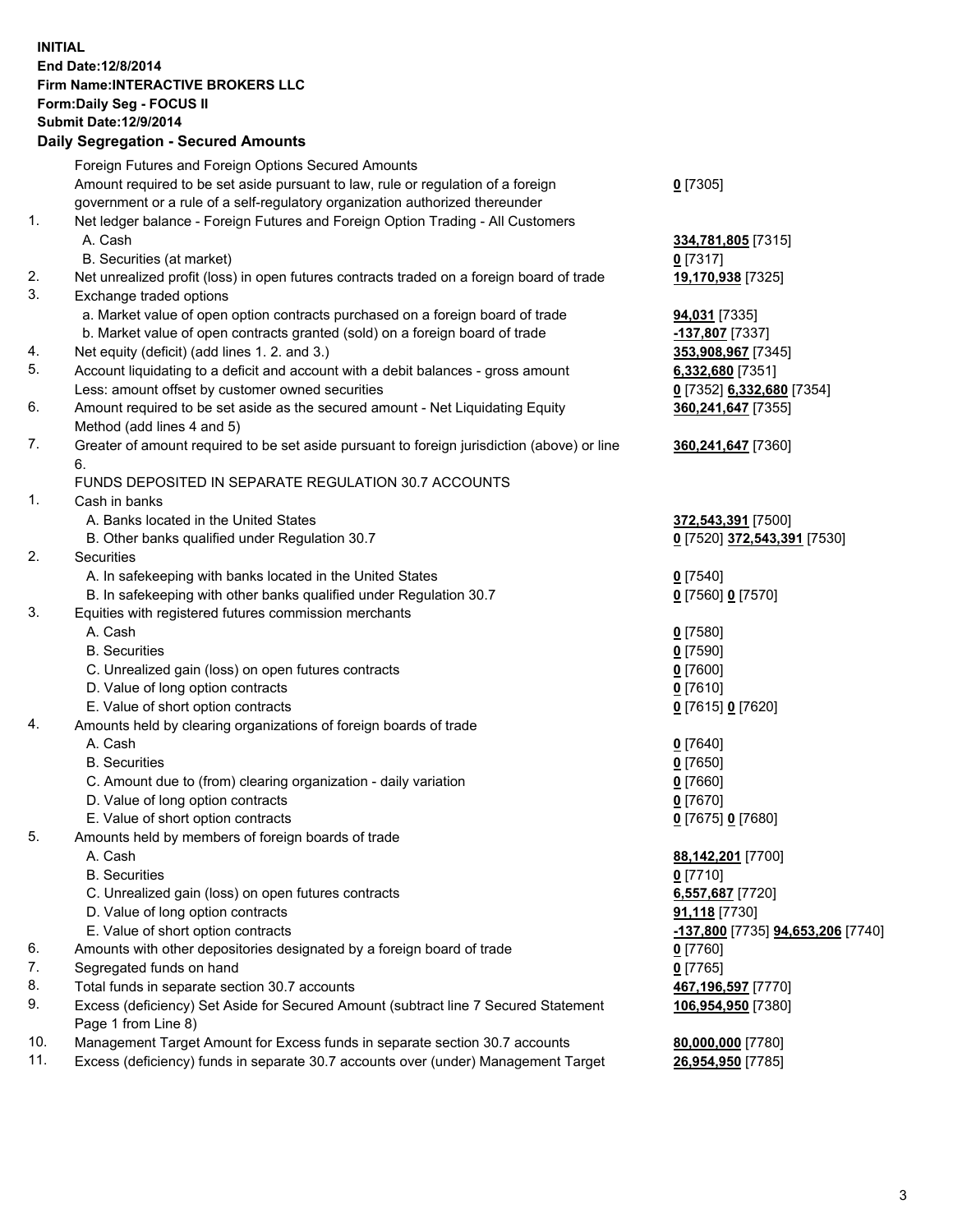**INITIAL End Date:12/8/2014 Firm Name:INTERACTIVE BROKERS LLC Form:Daily Seg - FOCUS II Submit Date:12/9/2014 Daily Segregation - Segregation Statement** SEGREGATION REQUIREMENTS(Section 4d(2) of the CEAct) 1. Net ledger balance A. Cash **2,424,685,571** [7010] B. Securities (at market) **0** [7020] 2. Net unrealized profit (loss) in open futures contracts traded on a contract market **18,149,165** [7030] 3. Exchange traded options A. Add market value of open option contracts purchased on a contract market **108,474,468** [7032] B. Deduct market value of open option contracts granted (sold) on a contract market **-195,150,023** [7033] 4. Net equity (deficit) (add lines 1, 2 and 3) **2,356,159,181** [7040] 5. Accounts liquidating to a deficit and accounts with debit balances - gross amount **4,643,630** [7045] Less: amount offset by customer securities **0** [7047] **4,643,630** [7050] 6. Amount required to be segregated (add lines 4 and 5) **2,360,802,811** [7060] FUNDS IN SEGREGATED ACCOUNTS 7. Deposited in segregated funds bank accounts A. Cash **328,336,889** [7070] B. Securities representing investments of customers' funds (at market) **1,137,943,510** [7080] C. Securities held for particular customers or option customers in lieu of cash (at market) **0** [7090] 8. Margins on deposit with derivatives clearing organizations of contract markets A. Cash **15,225,590** [7100] B. Securities representing investments of customers' funds (at market) **82,540,137** [7110] C. Securities held for particular customers or option customers in lieu of cash (at market) **0** [7120] 9. Net settlement from (to) derivatives clearing organizations of contract markets **-30,398** [7130] 10. Exchange traded options A. Value of open long option contracts **835,092** [7132] B. Value of open short option contracts **-6,459,941** [7133] 11. Net equities with other FCMs A. Net liquidating equity **-5,794,299** [7140] B. Securities representing investments of customers' funds (at market) **1,019,978,255** [7160] C. Securities held for particular customers or option customers in lieu of cash (at market) **0** [7170] 12. Segregated funds on hand **0** [7150] 13. Total amount in segregation (add lines 7 through 12) **2,572,574,835** [7180] 14. Excess (deficiency) funds in segregation (subtract line 6 from line 13) **211,772,024** [7190] 15. Management Target Amount for Excess funds in segregation **155,000,000** [7194]

16. Excess (deficiency) funds in segregation over (under) Management Target Amount Excess

**56,772,024** [7198]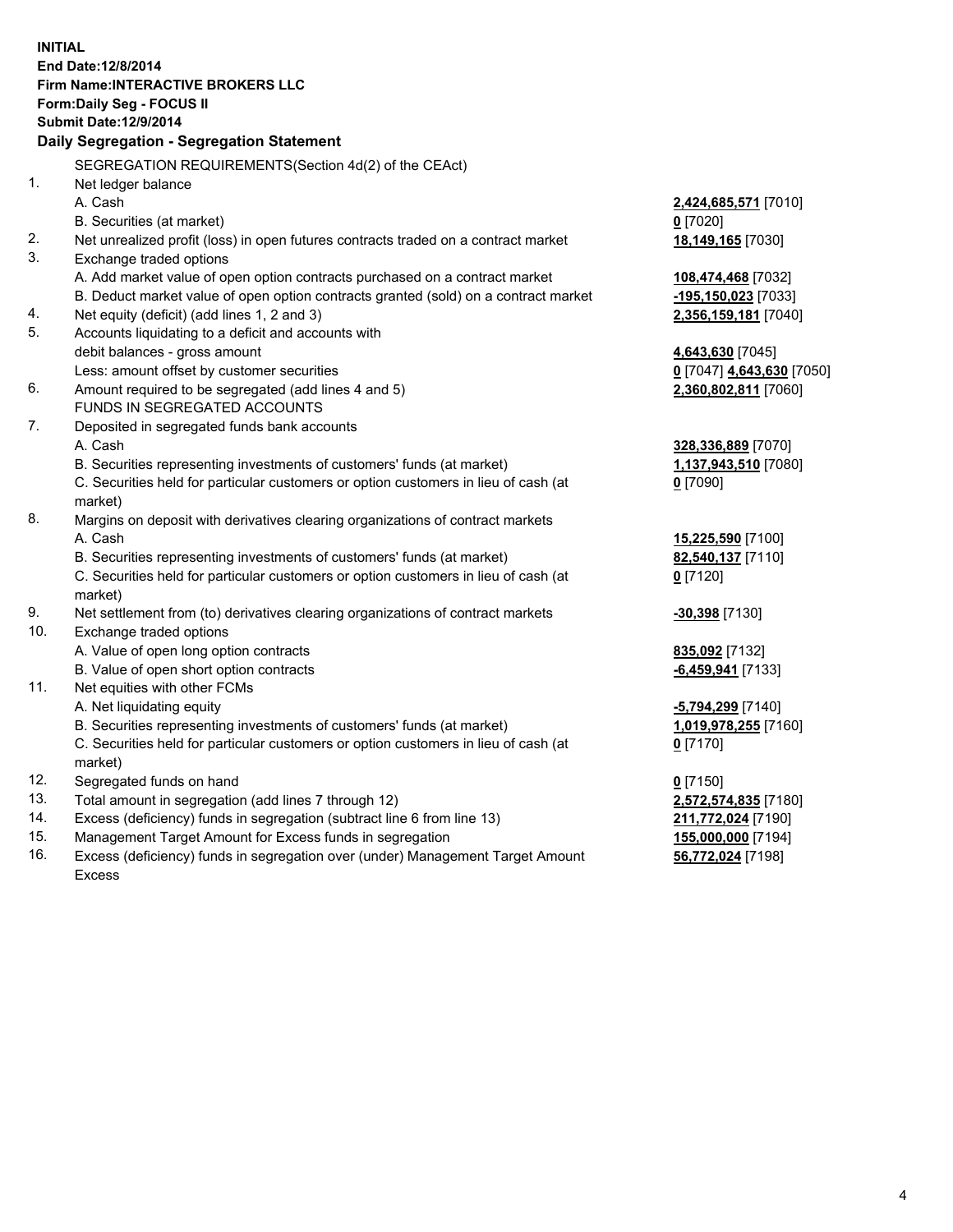## **INITIAL End Date:12/8/2014 Firm Name:INTERACTIVE BROKERS LLC Form:Daily Seg - FOCUS II Submit Date:12/9/2014 Daily Segregation - Supplemental**

| $\blacksquare$           | Total gross margin deficiencies - Segregated Funds Origin                              | 283,695 [9100] |
|--------------------------|----------------------------------------------------------------------------------------|----------------|
| $\blacksquare$           | Total gross margin deficiencies - Secured Funds Origin                                 | 159,279 [9101] |
| $\blacksquare$           | Total gross margin deficiencies - Cleared Swaps Customer Collateral Funds Origin       | $0$ [9102]     |
| $\blacksquare$           | Total gross margin deficiencies - Noncustomer and Proprietary Accounts Origin          | $0$ [9103]     |
| $\blacksquare$           | Total number of accounts contributing to total gross margin deficiencies - Segregated  | 10 [9104]      |
|                          | Funds Origin                                                                           |                |
| $\blacksquare$           | Total number of accounts contributing to total gross margin deficiencies - Secured     | 4 [9105]       |
|                          | Funds Origin                                                                           |                |
| $\blacksquare$           | Total number of accounts contributing to the total gross margin deficiencies - Cleared | $0$ [9106]     |
|                          | Swaps Customer Collateral Funds Origin                                                 |                |
| $\overline{\phantom{a}}$ | Total number of accounts contributing to the total gross margin deficiencies -         | $0$ [9107]     |
|                          | Noncustomer and Proprietary Accounts Origin                                            |                |
| $\overline{\phantom{a}}$ | Upload a copy of the firm's daily margin report the FCM uses to issue margin calls     |                |
|                          | which corresponds with the reporting date.                                             |                |

12.08.2014 Commodity Margin Deficiency Report.xls